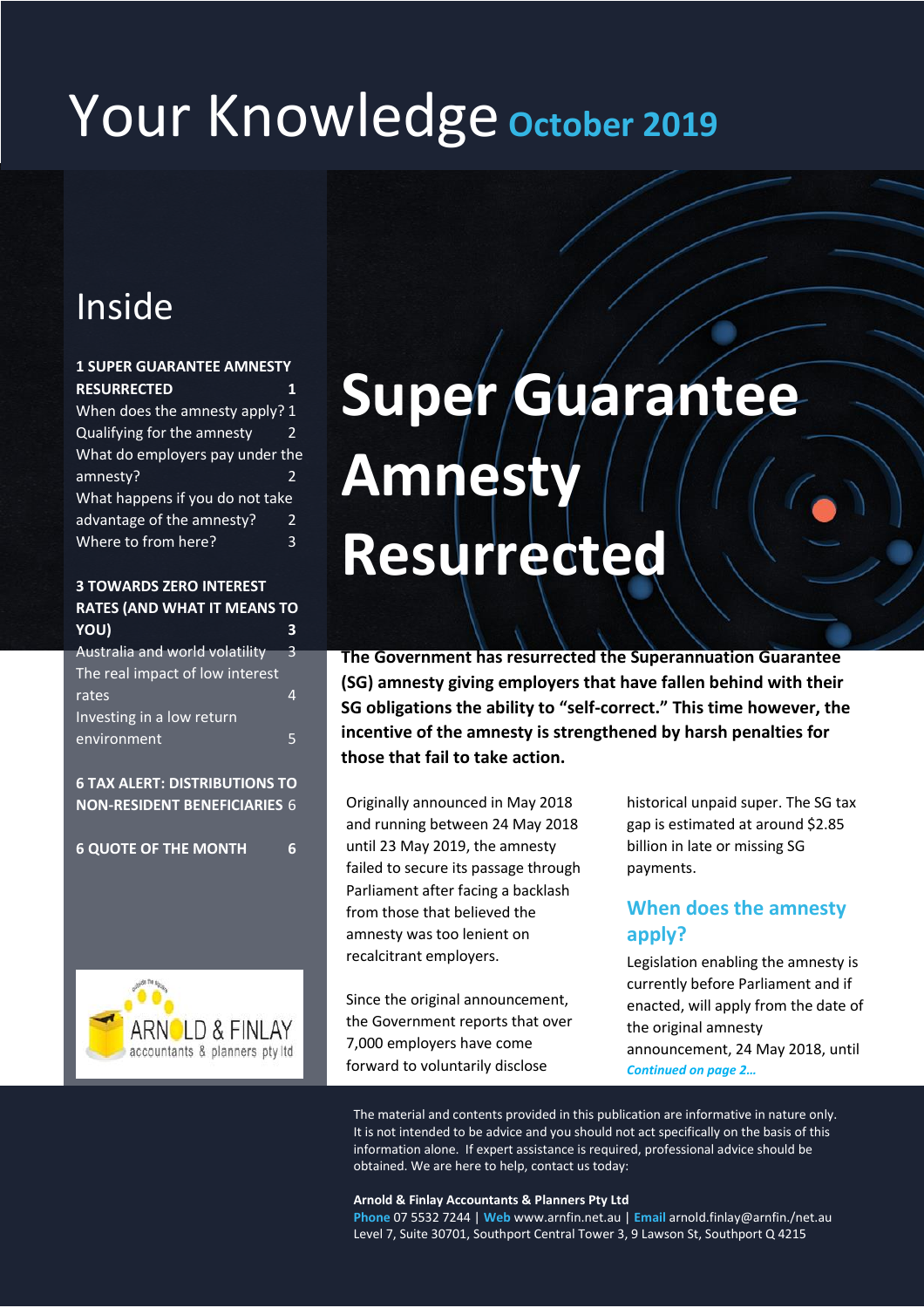#### *Continued from page 1…*

6 months after the legislation has passed Parliament. Employers will have this period to voluntarily disclose underpaid or unpaid SG payment to the Commissioner of Taxation.

The amnesty applies to historical underpaid or unpaid SG for any period up to the March 2018 quarter.

### **Qualifying for the amnesty**

To qualify for the amnesty, employers must disclose the outstanding SG to the Tax Commissioner. You either pay the full amount owing, or if the business cannot pay the full amount, enter into a payment plan with the ATO. If you agree to a payment plan and do not meet the payments, the amnesty will no longer apply.

Keep in mind that the amnesty only applies to "voluntary" disclosures. The ATO will continue its compliance activities during the amnesty period so if they discover the underpayment first, full penalties apply. The amnesty also does not apply to amounts that have already been identified as owing or where the employer is subject to an ATO audit.

### **What do employers pay under the amnesty?**

Normally, if an employer fails to meet their quarterly SG

| What employers pay for failing to meet SG obligations                                                                                             |                                        |  |  |  |
|---------------------------------------------------------------------------------------------------------------------------------------------------|----------------------------------------|--|--|--|
| <b>No Amnesty</b>                                                                                                                                 | Amnesty                                |  |  |  |
| SGC comprised of:                                                                                                                                 | SGC comprised of:                      |  |  |  |
| The outstanding SG entitlements<br>(this component might be higher)<br>than what it would have been had<br>the entitlements been paid on<br>time) | The outstanding SG entitlements<br>۰   |  |  |  |
| Interest of 10% per annum<br>۰                                                                                                                    | Interest of 10% per annum<br>$\bullet$ |  |  |  |
| An administration fee of \$20 for<br>each employee with a shortfall per<br>quarter                                                                | No administration fees<br>$\bullet$    |  |  |  |
| <b>Penalties of up to 200%</b> of the amount<br>of the underlying SG charge (minimum<br>100% for quarters covered by the<br>amnesty)              | <b>No penalties</b>                    |  |  |  |
| A general interest charge if the SGC or<br>penalties are not paid by the due date                                                                 | A general interest charge              |  |  |  |
| SGC amount is not deductible - even if<br>you pay the outstanding amount                                                                          | SGC amount is deductible               |  |  |  |

payment on time, they pay the SG charge (SGC) and lodge a Superannuation Guarantee Statement. The SGC applies even if you pay the outstanding SG soon after the deadline.

Under the quarterly superannuation guarantee, the interest component is calculated on an employer's quarterly shortfall amount from the first day of the relevant quarter to the date when the SG charge would be payable (not from the date the SG was overdue).

The ability to deduct SGC and the reduction in penalties under the amnesty could be significant for employers that have fallen behind with their SG obligations.

If SG is paid late, special provisions exist within the legislation to automatically protect employees from inadvertently breaching concessional contribution cap limits if the unpaid SG is paid to the Commissioner and then transferred to the employee's superannuation fund. Where the employer makes the payment directly into the employee's fund, the individual would need to apply to the Commissioner requesting the exercise of discretion to either disregard the concessional contributions or allocate them to another financial year.

## **What happens if you do not take advantage of the amnesty?**

If an employer fails to take advantage of the amnesty *Continued on page 3…*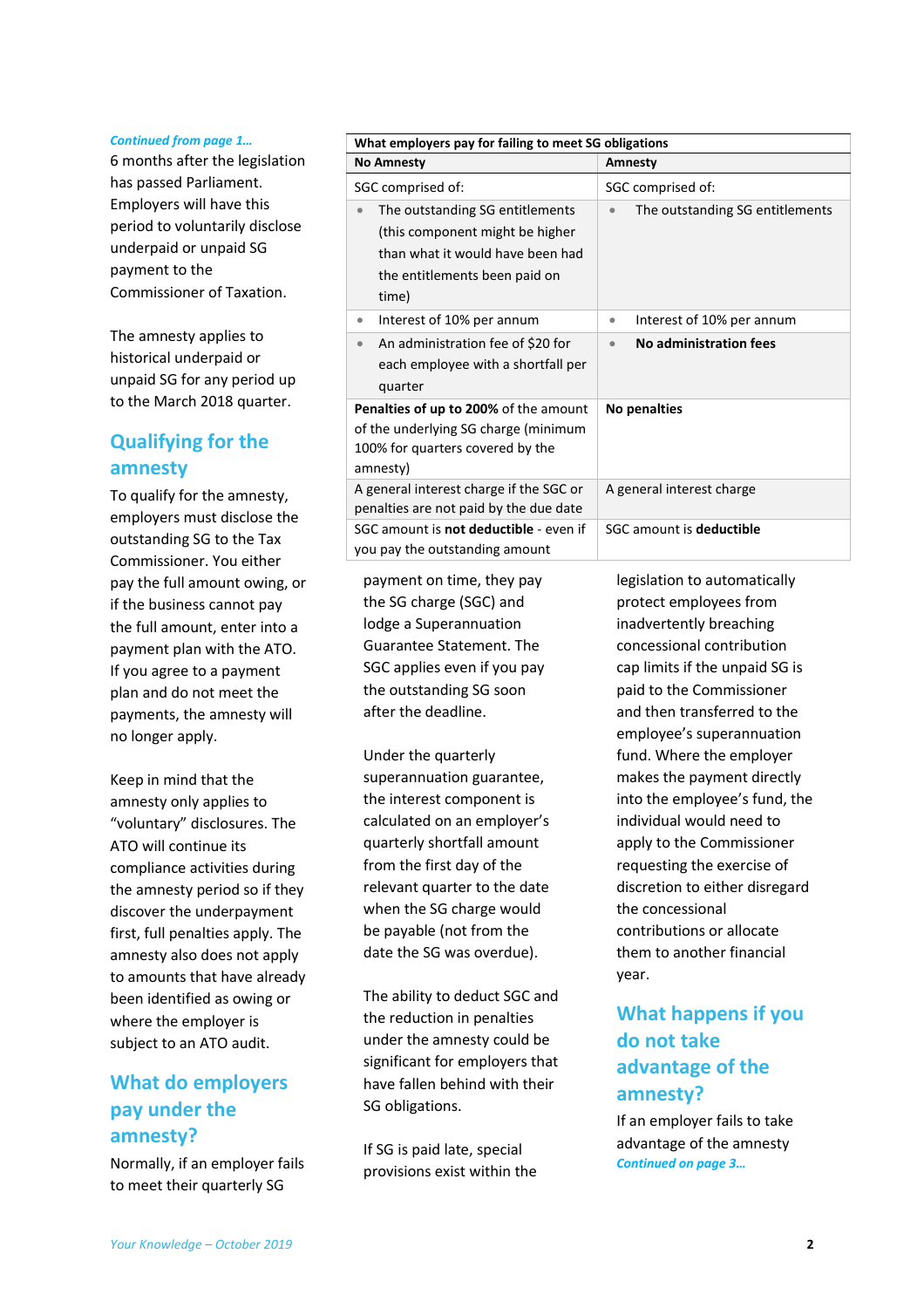#### *Continued from page 2…*

and is found to have underpaid employee SG, they are required to pay the SGC which includes penalties of up to 200%. Outside of the amnesty period, the ATO has the power to reduce the penalty in whole or part. However, the legislation enabling the amnesty imposes tougher penalties on employers that do not voluntarily correct underpaid or unpaid SG by removing the ATO's capacity to reduce these penalties below 100%. In effect, the Commissioner loses the power for leniency even in cases where an employer has made a genuine mistake.

#### **Where to from here?**

Even if you do not believe that your business has an SG underpayment issue, it is

worth undertaking a payroll audit to ensure that your payroll calculations are correct, and employees are being paid at a rate that is consistent with their entitlements under workplace laws and awards.

If your business has fallen behind on its SG obligations and is eligible for the amnesty, you need to start working through the issues now or contact us to work through the issues for you. There are several calculations that need to be completed and these may take some time to complete.

If your business has engaged any contractors during the period covered by the amnesty, then the arrangements will need to be reviewed as it is common for

workers to be classified as employees under the SG provisions even if the parties have agreed that the worker should be treated as a contractor. You cannot contract out of SG obligations.

If a problem is revealed, you can correct it without excessive penalties applying under the amnesty. If you are uncertain about what award and pay rates apply to employees, the FairWork Ombudsman's website has a [pay calculator](https://calculate.fairwork.gov.au/findyouraward) or you can contact the[m online](https://www.fairwork.gov.au/contact-us/online-enquiries) or call them on 13 13 94.

**- End -**

## **Towards Zero Interest Rates (and what it means to you)**

**The Reserve Bank of Australia is widely tipped to reduce interest rates again to historic lows. Easton Wealth economist Emmanuel Calligeris explores the impact.**

### **Australia and world volatility**

The ongoing trade war between the US and China has dominated financial

market movements recently. The last two trading months have seen increased market volatility. In July, share markets moved higher because interest rate

markets moved lower to reflect lower economic growth thanks to the trade war. There have however been other issues causing market volatility including a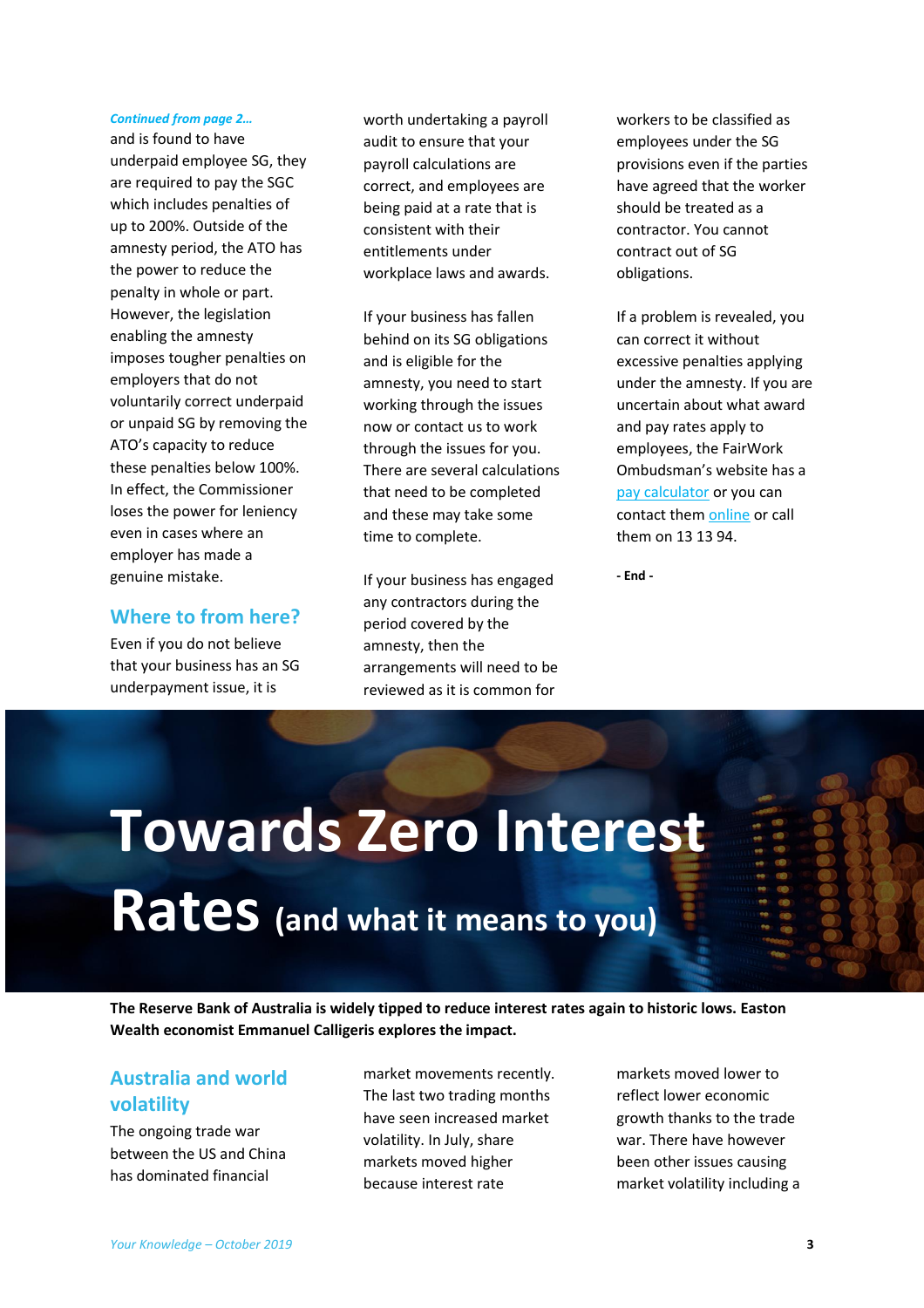negative economic growth reading in Germany in the second quarter and the Bundesbank – the Central Bank - warning of a possible repeat in the third quarter. This is important because two quarters of negative growth in a row is how we define a recession. It could well be that Germany – Europe's largest economy, has slipped into recession and the question then becomes what will happen to the rest of Europe? As we head into recession, unemployment rises, investment falls and governments are forced to spend money to try to revive the economy as interest rates fall. The good news is that government spending is likely to add 0.7% to growth in the next year which should help the region avoid recession. The risk to Europe is a nodeal Brexit. Brexit has caused great volatility in the European Union. A No-Deal Brexit would likely hurt the exports of France, Germany and Holland.

Japan's GDP growth is weak as export growth has slowed. In Hong Kong, the unrest has the potential to deteriorate further. The riots have dented consumer spending which is a large component of economic growth for developed countries like Hong Kong. In Australia, economic growth has slowed also as households struggling with record debt and weak wage growth cut back on

spending. Two key supports have been high commodity prices and infrastructure investment. The iron ore price remained high because of supply disruptions caused by the tailings dam disaster in Brazil. However, that is now falling away as iron-ore supply disruptions end and the price returns to more normal levels. It means that our export income from iron ore will be less of a driver of growth next year and unless the drought breaks, the slack is unlikely to be picked up by rural exports.

In early August, the further escalation of the trade war saw share markets in Australia and the US weaken and the interest rate on Australian term deposits and bonds fall to their lowest level in history. If interest rates stay low, government spending will gain importance as the driver of future growth.

The slowdown in global growth saw US interest rates adjust quickly. Traditionally, a signal of a high probability of recession in the US occurs when the yield (interest rate) on the 10-year bond, falls below the yield on the 2-year bond. This is also known a negative yield curve. Whilst

the probability of recession is not guaranteed, the negative yield curve does suggest that the US Federal Reserve are likely to reduce its interest rate substantially over the course of the next year. In Australia, the Reserve Bank eased the official cash rate twice to an historic low of 1%. The RBA believes that the level of wages growth does not threaten its inflation outlook and the economy can operate at a much lower rate of unemployment. This essentially means that monetary policy (interest rates) can be lower for longer without overheating the economy. That said, the outlook is for interest rates to move even lower in late 2019 and early 2020 with some forecasters suggesting that the rate will reach just 0.50% by that time. Term deposit rates have moved lower to reflect the low cash rate.

### **The real impact of low interest rates**

Low rates have produced a dilemma for savers. As interest rates fall, more and more capital is required to sustain the same level of income. This is illustrated in the table below. *Continued on page 5…*

| Capital prices and interest rates |                        |                   |               |
|-----------------------------------|------------------------|-------------------|---------------|
|                                   | Investment amount (\$) | Fixed income (\$) | Interest rate |
|                                   | 500,000.00             | 50,000            | 10%           |
|                                   | 625,000.00             | 50,000            | 8%            |
|                                   | 833,333.33             | 50,000            | 6%            |
|                                   | 1,250,000.00           | 50,000            | 4%            |
|                                   | 2,500,000.00           | 50,000            | 2%            |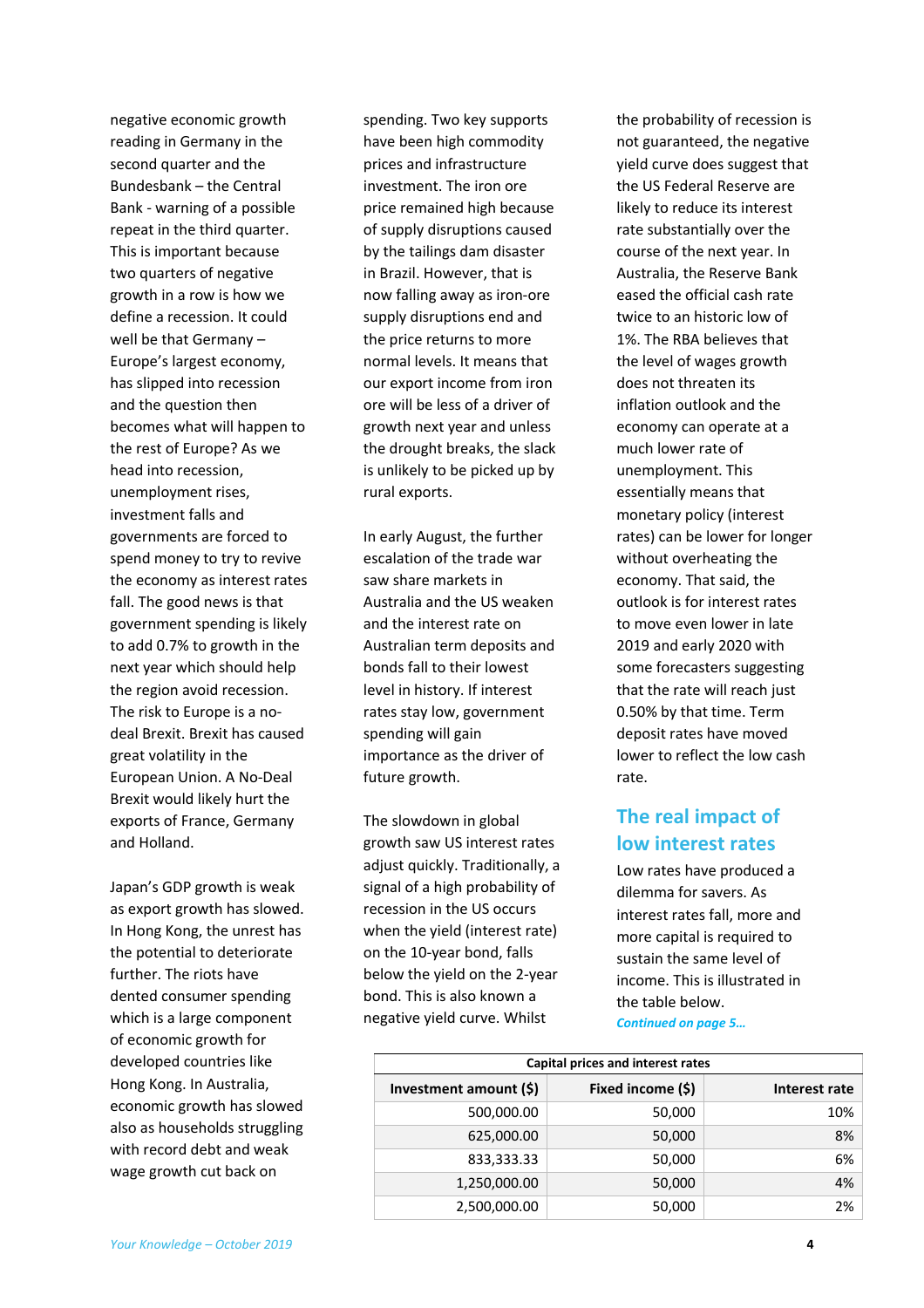#### *Continued from page 4…*

The table shows that at a 10% interest rate, an investor could generate income of

**"We now find ourselves in a situation where future returns are likely to be low and are confronted with the question of where to invest in this low return world…"**

\$50,000 with a capital or investment amount of \$500,000. If the interest rate falls to 6%, the capital required to generate the same \$50,000 of income is

approximately \$833,000 and at a 2% interest rate, an investor would require \$2.5 million to generate the same amount of income.

Looking at it another way, if you own an investment that is capable of generating an income of \$50,000 per annum, then the lower the interest rate, the more valuable the investment becomes. This has been the case for bonds over the last 30 years and property and shares that have maintained their dividend growth in the last 10 years since the global financial crisis. An investor that has had the same \$500,000 invested without capital growth (like a term

deposit) will now be generating income of just \$10,000 at 2%.

#### **Investing in a low return environment**

To date, investors in property and share markets have been happy about the low and declining interest rates. They have paid more attention to the market gains that have resulted from falling rates than the falling future rates of return. We now find ourselves in a situation where future returns are likely to be low and are confronted with the question of where to invest in this low return world. The easiest way to achieve higher returns is to increase investment in those asset classes that traditionally offer them – namely domestic and international shares and property. However, in seeking higher returns, investors must assume higher risk. It is important that the overall portfolio balance is not tilted too far and investors remain disciplined from an asset allocation perspective. If fiscal spending does increase in the future, a bias towards (income generating) infrastructure may be appropriate over the near term.

In terms of stock selection, there has been much press that recent rises in property and share prices has seen these asset classes reach unjustifiable valuations. As a result, some experts in stock selection that have taken this view have underperformed their respective indices - in some cases markedly so. We believe that combining lowcost index funds with carefully selected actively managed funds not only leads to better relative performance, but also reduces costs. Shares and property are fully priced in the short term but should remain part of a welldiversified investment portfolio. Investors should be cautious near term but look to add to exposures into market weakness. Shares and property are likely to provide moderate growth with a good level of dividends over the next few years - lower returns in a low growth low inflation world will likely be the norm.

*This information is general information only and hasn't taken your personal circumstances into account. It is important that your personal circumstances are taken into account before making any financial decision and we recommend you seek detailed and specific advice from a suitably qualified adviser before acting on this information.*